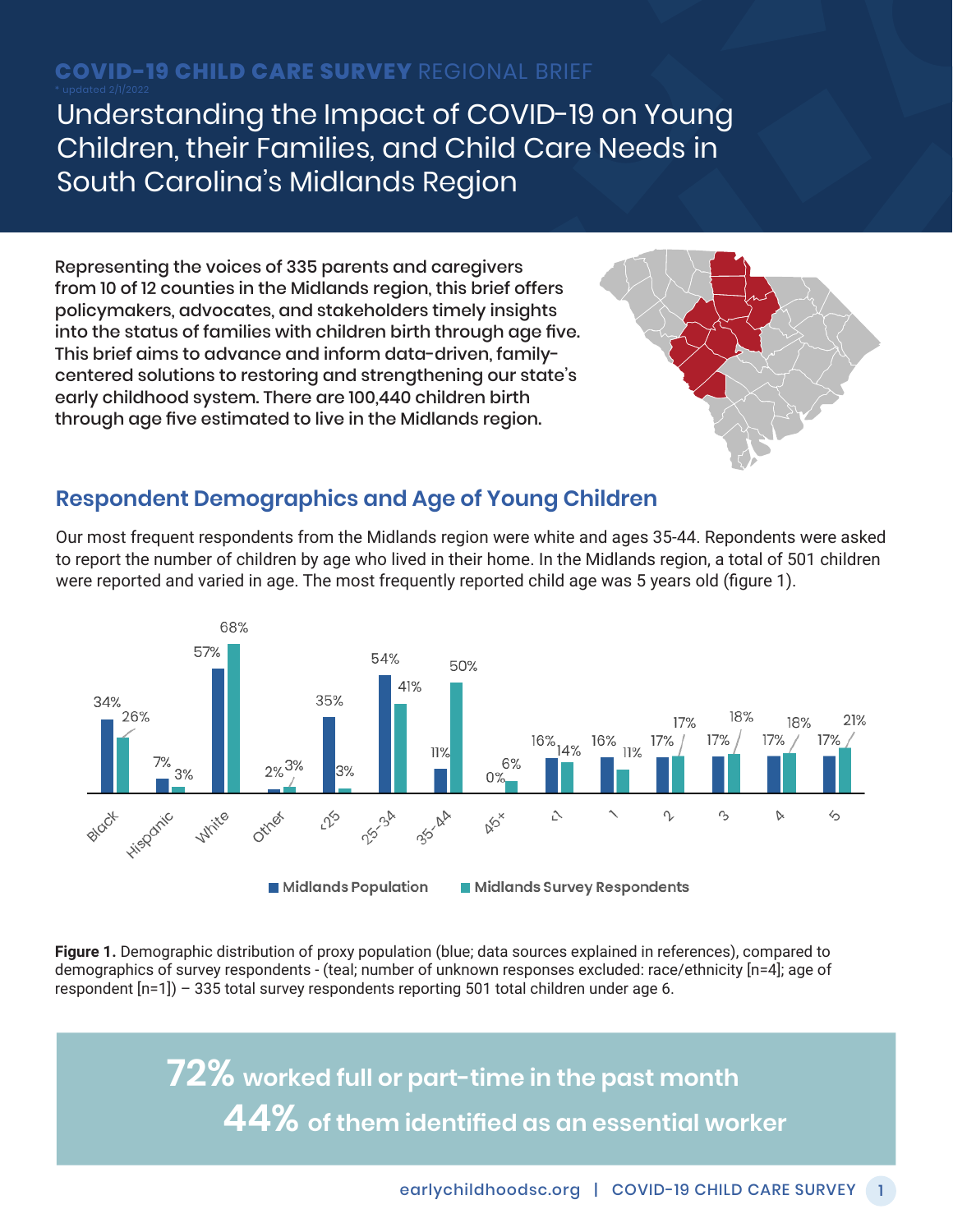

Disruptions in child care have required parents and caregivers of young children to modify or reduce their work schedules **1** and child care arrangements.

Most parents and caregivers who responded from the Midlands are telecommuting, alternating work hours with someone in their household, or working fewer hours in order to provide child care (figure 2).



**Figure 2.** Responses to the question, "Have you or another parent/caregiver in your household experienced any of the following since March 13, 2020? Select all that apply." Total Midlands survey respondents = 335.

When a state of emergency was declared for the state of South Carolina on March 13, 2020, 54% of Midlands respondents were using a child care center, daycare, or preschool as the primary care arrangement for the young children in their households, compared to 15% of respondents at the time of the survey. Since March, the most common type of child care arrangement has been unpaid care by parents, family or friends. At the time of the survey, 67% or respondents used unpaid care, compared to 16% before the crisis. Of those using unpaid care, 59% say it is not ideal (figure 3).



**Figure 3.** Diagram comparing percent of survey respondents' reported main child care arrangements before March 13 ("Then") and at the time of the survey response ("Now"). Also, the percent of each arrangement who report it is not ideal is displayed. Total survey respondents = 335. "Summer program/camp" (then: 0%; now: 1%; now, not ideal: 50%) or "other/unknown" (then: 6%; now: 4%; now, not ideal: 50%) responses not displayed. Interpret small numbers with caution.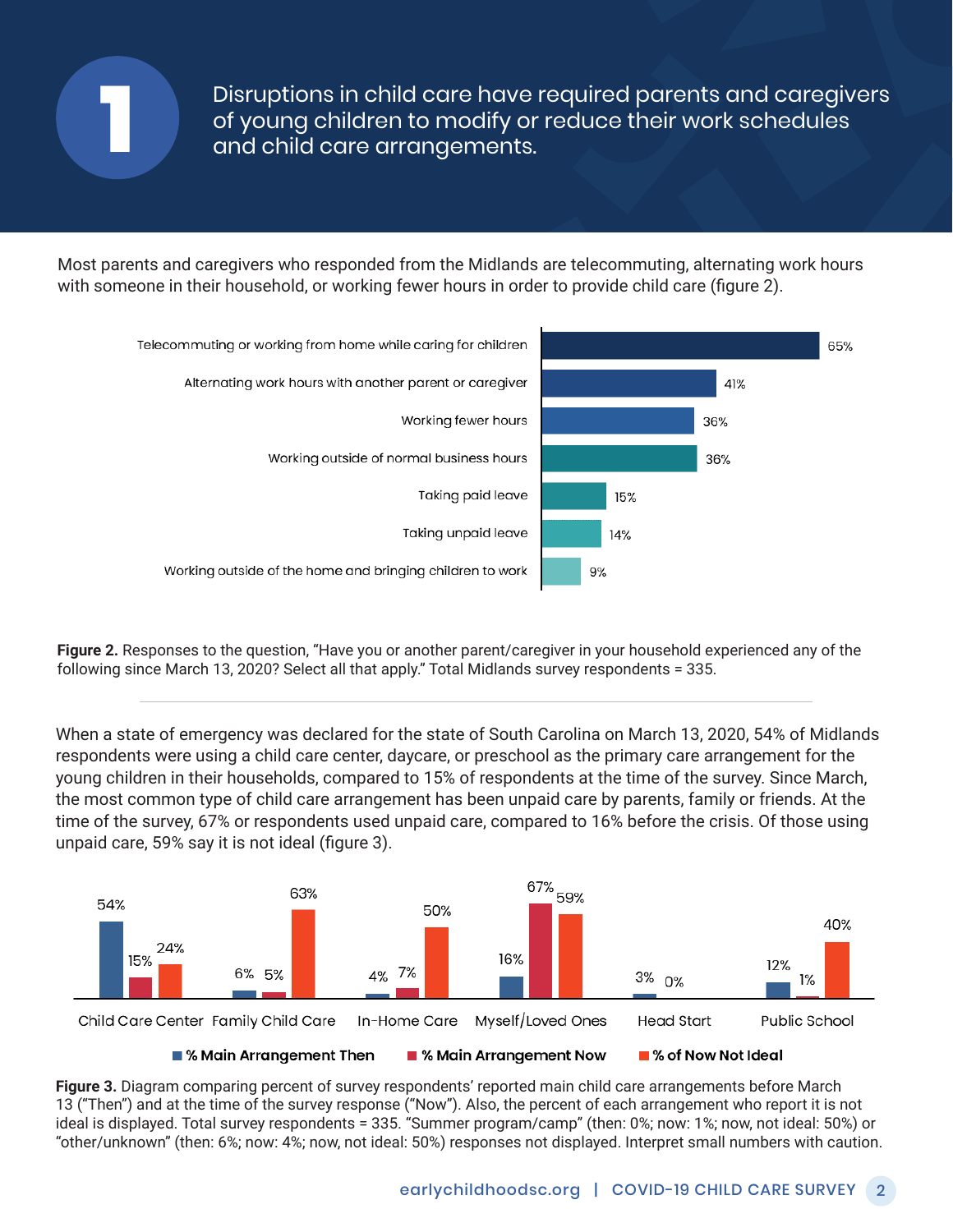

Currently available child care options are not adequate for many working families, and this crisis poses a threat to the **2** wellbeing of young children and their families.

When thinking about their child care arrangements for the next three months, survey respondents say they are most concerned about the increased likelihood that their child and family may be exposed to COVID-19 (figure 4).



**Figure 4.** Percent of survey respondents reporting that they are very/moderately concerned about these issues; total survey respondents = 335 (unknown responses excluded: risk of exposure [n=1]; return to work/school [n=2]; affordability [n=1]; incompatible hours [n=2]; transportation [n=2]).

### **Parents and Caregivers' Pandemic-Related Worries and Anxiety**



**87%** The pandemic has disrupted my home and family life

**85%** That their young children are missing out<br>
on important developmental opportunities, e.g. socialization and learning

**78%** The mental health of their young children

**Figure 5.** Percent of survey respondents reporting that they slightly/strongly agree that they worry about these issues; total survey respondents = 335 (number of unknown/not applicatble responses excluded: disruption [n=1]; opportunities  $[n=2]$ ; mental health  $[n=4]$ ).



#### **88% of parents and caregivers**

say they are more stressed and anxious than usual

**Figure 6.** Percent of survey respondents who reported that their current level of stress/ anxiety as a caregiver is much or somewhat higher than usual